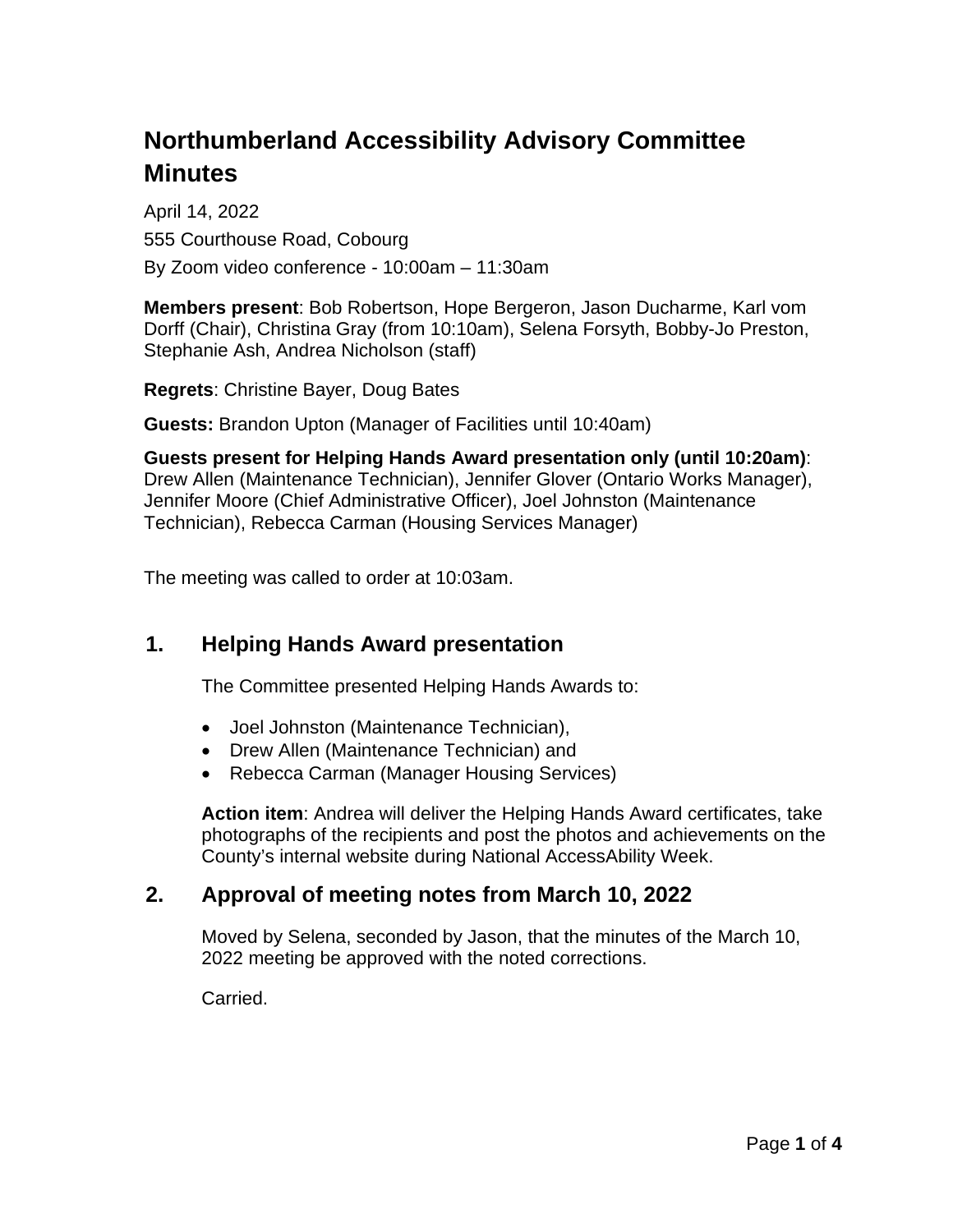# **3. Action items and follow-up from March 10, 2022**

**Action item from Feb 10 meeting:** Andrea will inquire regarding Helping Hands Award gifts. Complete. Andrea consulted with several directors and past recipients. Employees receiving the award are generally very committed to accessibility and we simply want to acknowledge them for this commitment. Recognizing them at the Helping Hands meeting, providing a certificate, posting their photo and accomplishments on our internal website for all the staff to see are all great ways for the NAAC and the County to let them know we see the work they are doing and want to thank them for their efforts.

**Action item 1 from March 10 meeting:** Andrea will coordinate a meeting date for the 2022 Helping Hands Award Recognition meeting. Complete. All nominees and guests were available for the regular NAAC meeting on April 12, 2022.

## **4. New Business**

#### **i NAAC recommendation to add an accessible parking space near Courthouse main entrance – update**

Brandon Upton, Facilities Manager, provided an update on steps taken towards adding an additional parking space including:

- Received a memo from Andrea on March 24th, 2022 recommending the additional accessible parking space near the courthouse main entrance.
- Discussed and proposed moving the existing "Police Parking" space to a new location to accommodate a third accessible parking space in this area (presently there are two accessible spaces)
- Discussed with Senior management at County
- Discussed with Court Services manager (Province employee, tenants of building)
- Discussed with Cobourg Fire Department with respect to "fire route";
- Discussed with Cobourg building department
	- o Any new parking space within the fire route is not supported by Cobourg Fire and Cobourg building department
- Discussed with Cobourg Police Department
	- o Have agreed to have space re-located to allow for an additional accessible parking space
- Held internal discussions with staff to create a third accessible space, and relocate the Police parking to agreed-upon location
- Consulted with Andrea regarding parking spaces and access aisles.

Brandon also reported on future steps expected to be completed in the spring of 2022.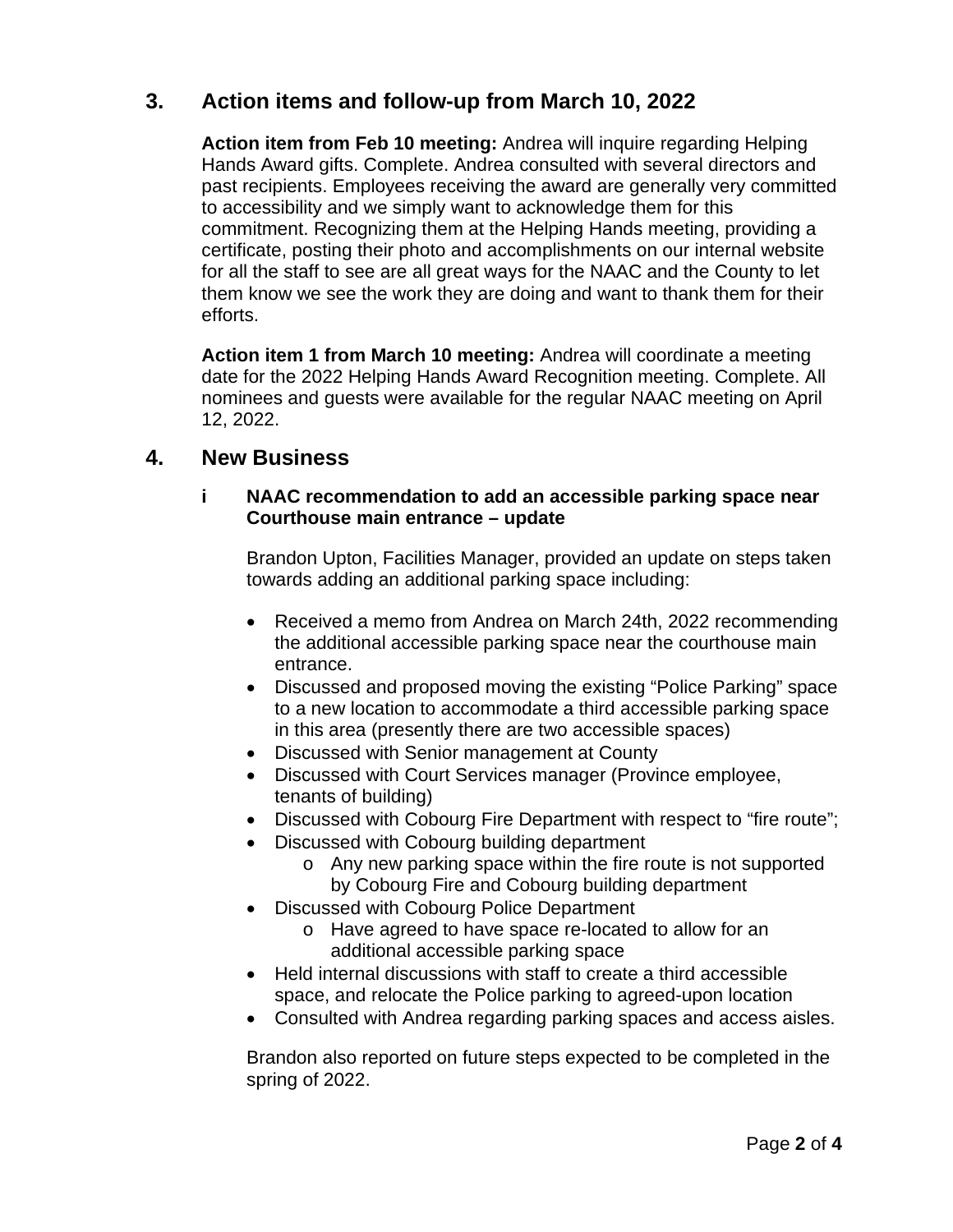- Excavation of an area for a new sidewalk to act as access isle to the southernmost of the 3 parking spaces
- Construction of new concrete access aisle by County staff (the other 2 spaces will share an access aisle)
- Removal of paint from existing parking spaces, and re-lining of (3) new accessible parking spaces complete with (2) isles
- Installation of accessible parking space signage
- Repainting new "Police parking" space and installing police only parking signage.

The Committee thanked Brandon for accommodating and responding to the Committee's recommendation expeditiously.

#### **ii National AccessAbility Week (May 29 – June 4, 2022)**

Andrea reported on the progress of planning for National AccessAbility Week.

- Proclamation is complete and will go to Standing Committee and Council in May.
- Theme: "Let's Make Northumberland More Accessible"
- Courthouse sign will announce the week and the theme for 2 weeks starting on May 27
- Website banner will lead to proclamation
- Newspaper ad will announce the week and invite residents to visit the County's accessibility webpage.
- Social media posts will focus on the County's accessible services and improvements.
- Jostle postings (internal website) will focus on Helping Hands Awards, assistive listening technology, and tips for communicating with people with hearing loss.

#### **iii Accessibility Coordinator update**

**Courthouse ramp project** – Brandon reported earlier in the meeting that the ramp construction bids came in higher that the grant funding, as expected. As part of the grant agreement, the County is required to make a contribution to the project. A report will go to Council to request that funds be pulled from the reserve and the contractor with the lowest bid be approved.

#### **iv Meeting format (in-person, virtual, hybrid)**

The Committee discussed the 6<sup>th</sup> COVID wave, the risk/prematurity of meeting in-person, and the convenience of virtual meetings (less travel).

Committee members agreed to continue virtual meetings for now and discuss meeting format again at the September meeting.